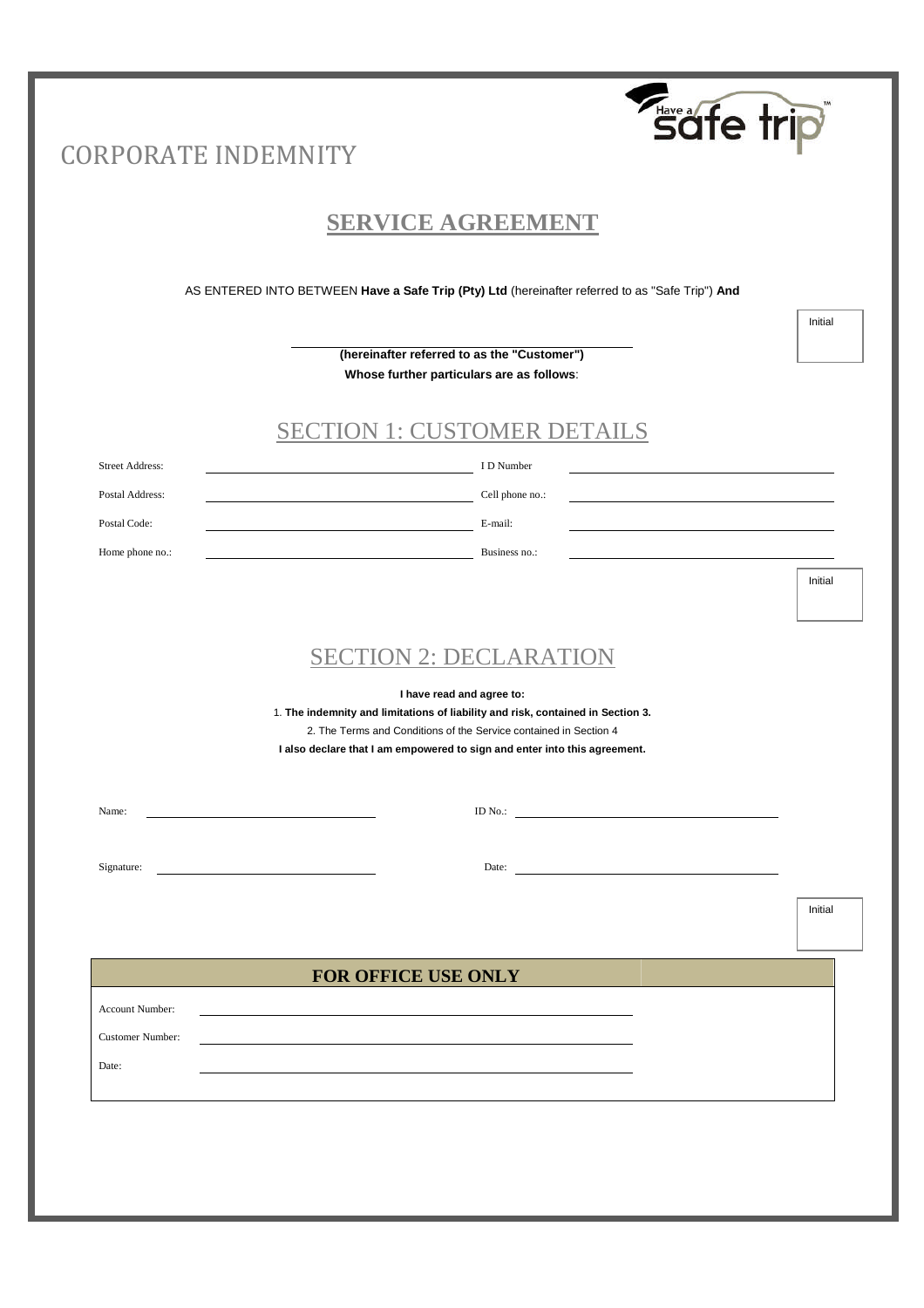

# SECTION 3: INDEMNITY

- Safe Trip undertakes to endeavor to take reasonable care in providing the Service.
- The Customer expressly acknowledges that the Service is inherently risky and accordingly agrees to indemnify Safe Trip from being held responsible or liable for any material damage, directly or indirectly, consequential or otherwise arising from the Service that the Customer may suffer.
- The Customer hereby irrevocably indemnifies Safe Trip, its directors, and/or its employees against any claim for material damages which may be instituted against any one or more of them by the Customer, his estate or successors in title arising out of or in connection with any negligent conduct of Safe Trip, its directors or employees.
- The Customer expressly acknowledges that the Service rendered by Safe Trip will be for the use of the Customer only.
- Safe Trip does not warrant the Service to the Customer in case of unforeseen eventualities.
- The Customer warrants that the appropriate insurance cover is in place in respect of the Customer's motor vehicle and that it extends to alternate drivers and alternate drivers under the age of 25 driving the Customer's motor vehicle so as to include any Safe Trip's representative providing the Service.

# SECTION 4: TERMS AND CONDITIONS

| 1.   | <b>DEFINITIONS</b>                                                                                                                                 | 2.2   | Should the Customer require the Service outside the Standard Operating<br>Hours, the Customer must Pre Book during Call Centre Hours. A<br>Surcharge will be applicable as set out in the Have a Safe Trip Schedule<br>of Rates.<br>The Customer undertakes to provide his full co-operation, despite<br>possible intoxication, in order to facilitate Have a Safe Trip in providing<br>the Service including reasonable directions to the Drop Off Point. The |
|------|----------------------------------------------------------------------------------------------------------------------------------------------------|-------|----------------------------------------------------------------------------------------------------------------------------------------------------------------------------------------------------------------------------------------------------------------------------------------------------------------------------------------------------------------------------------------------------------------------------------------------------------------|
|      | "The Service" means the chauffeur service rendered by Have a Safe Trip to the                                                                      |       | Customer acknowledges and agrees that this undertaking is a material                                                                                                                                                                                                                                                                                                                                                                                           |
| 1.1  | Customer in terms of this Agreement.                                                                                                               | 2.3   | term of the Agreement.                                                                                                                                                                                                                                                                                                                                                                                                                                         |
|      | "Service Call Out" means the action by which the customer calls the Call<br>Centre at the Customer Service Number of 082-212-1011 and requests the |       |                                                                                                                                                                                                                                                                                                                                                                                                                                                                |
| 1.2  | Service from the Collection Point to the Drop Off Point.                                                                                           | 2.4   | The Service will be provided as follows:                                                                                                                                                                                                                                                                                                                                                                                                                       |
|      |                                                                                                                                                    |       | The Customer must log a Service Call Out. The Customer must log any                                                                                                                                                                                                                                                                                                                                                                                            |
|      | "Pre Booking" means a Service Call Out made at least 2 (two) hours prior to                                                                        |       | changes to the Service Call Out with the Call Centre on 082-212-1011 or                                                                                                                                                                                                                                                                                                                                                                                        |
| 1.3  | the Collection Time requesting a specific Collection Time.                                                                                         | 2.4.1 | at bookings@safetrip.co.za                                                                                                                                                                                                                                                                                                                                                                                                                                     |
|      | "Ad Hoc Booking" means a Service Call Out by a Customer requesting the                                                                             |       |                                                                                                                                                                                                                                                                                                                                                                                                                                                                |
| 1.4  | next available Driver during Standard Operating Hours.                                                                                             | 2.4.2 | Have a Safe Trip will attend to the Service Call Out.                                                                                                                                                                                                                                                                                                                                                                                                          |
|      | "Call Centre Hours" means from 12h00 (pm) to 02h00 (am) the following day                                                                          |       |                                                                                                                                                                                                                                                                                                                                                                                                                                                                |
|      | from, a Monday to a Friday, from 14h00 (pm) to 02h00 (am) the following day                                                                        |       | The Customer will only be transported in a motor vehicle provided by                                                                                                                                                                                                                                                                                                                                                                                           |
| 1.5  | on a Saturday and from 16h00 (pm) to 02h00 (am) on public holidays.                                                                                | 2.4.3 | him.                                                                                                                                                                                                                                                                                                                                                                                                                                                           |
| 1.6  | "Standard Operating Hours" means from, 18h00 (pm) to 03h00 (am) the<br>following day 6 (six) days a week, Monday to Saturday.                      | 2.4.4 | The Customer is obliged to keep a proper lookout for the Driver at the<br>Collection Point, to remain contactable by the Call Centre after logging a<br>Service Call Out and provide access to the Driver to enter the Collection<br>Point.                                                                                                                                                                                                                    |
|      | "Collection Point" means the address at which the customer requests to be                                                                          |       | Upon arrival of a Driver at the Collection Point he/she shall wait for a<br>period of 15 (fifteen) minutes in order that the Customer may identify<br>him/herself to utilise the Service, upon expire of the 15 (fifteen) minutes<br>the Driver will be entitled to depart from the Collection Point without the<br>Customer and Have a Safe Trip will be entitled to charge the Customer a                                                                    |
| 1.7  | collected for purposes of using the Service.                                                                                                       | 2.4.5 | Service Call Out cancellation fee, as set out in Annexure "A".                                                                                                                                                                                                                                                                                                                                                                                                 |
|      | "Collection Time" means the time at which the Driver arrives at the Collection                                                                     |       | Have a Safe Trip will endeavour to arrive at the Collection Point within                                                                                                                                                                                                                                                                                                                                                                                       |
| 1.8  | Point.                                                                                                                                             | 2.4.6 | 45 (forty-five) minutes of the Ad Hoc Booking and within Service Area.<br>In the event of the Customer Pre-Booking the Service no fee will be<br>charged to the Customer if Have a Safe Trip fails to arrive at the<br>Collection Point within 60 (Sixty) minutes of the specified Collection                                                                                                                                                                  |
| 1.9  | "Driver" means a person employed by Have a Safe Trip as a chauffeur.                                                                               | 2.4.7 | Time.                                                                                                                                                                                                                                                                                                                                                                                                                                                          |
|      | "Drop Off Point" means the address where the Customer requests to be                                                                               |       | Service area being within the Gauteng Province in the Republic of South                                                                                                                                                                                                                                                                                                                                                                                        |
| 1.10 | dropped off on completion of the Service.                                                                                                          | 2.5   | Africa                                                                                                                                                                                                                                                                                                                                                                                                                                                         |
|      |                                                                                                                                                    |       |                                                                                                                                                                                                                                                                                                                                                                                                                                                                |